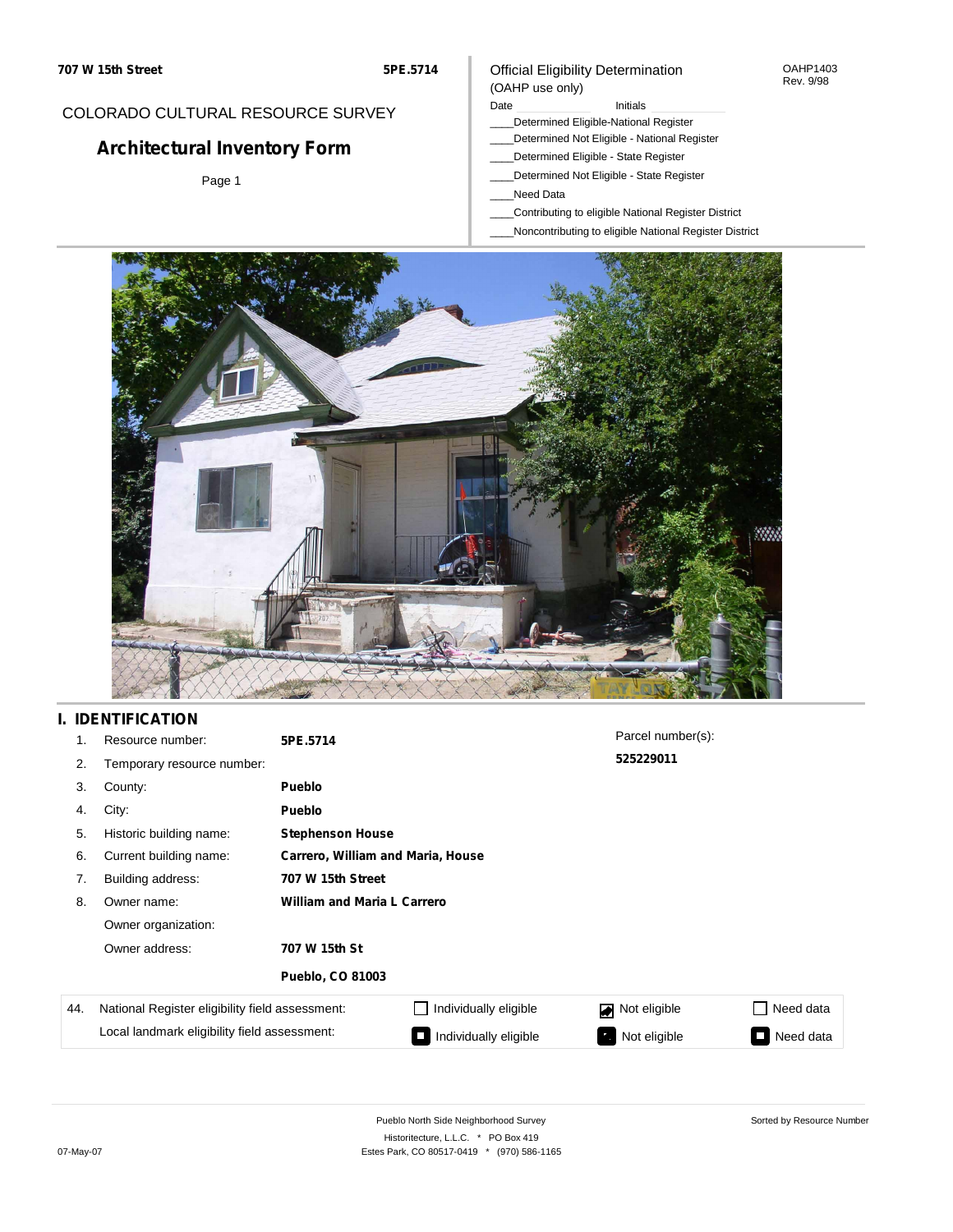Page 2

### **II. GEOGRAPHIC INFORMATION**

| 9.  | P.M.                    |    | 6th             |              | Township:                            |  |       | <b>20S</b> |    |           |           | Range:            | 65W |         |
|-----|-------------------------|----|-----------------|--------------|--------------------------------------|--|-------|------------|----|-----------|-----------|-------------------|-----|---------|
|     |                         | SE | 1/4             | of <b>SE</b> | 1/4                                  |  | of SE | 1/4        | οf | <b>NW</b> | 1/4       | of Section        |     | 25      |
|     | 10. UTM reference zone: |    |                 |              | 13                                   |  |       |            |    |           |           |                   |     |         |
|     | Easting:                |    |                 |              | 533563                               |  |       |            |    |           | Northing: |                   |     | 4236861 |
| 11. |                         |    | USGS quad name: |              | <b>Northeast Pueblo</b><br>Scale:    |  |       |            |    | 7.5       |           |                   |     |         |
|     | Year:                   |    |                 |              | 1961 (Photorevised 1970 and<br>1974) |  |       |            |    |           |           |                   |     |         |
| 12. | $Lot(s)$ :              |    |                 |              | Lot 12; Block 17                     |  |       |            |    |           |           |                   |     |         |
|     | Addition:               |    |                 |              | <b>Craig's Addition</b>              |  |       |            |    |           |           | Year of addition: |     | 1871    |

13. Boundary description and justification:

The boundary, as described above, contains but does not exceed the land historically associated with this property.

Metes and bounds exist:

П

### **III. ARCHITECTURAL DESCRIPTION**

| 14. | Building plan (footprint, shape):    | <b>Rectangular Plan</b>                  |                       |
|-----|--------------------------------------|------------------------------------------|-----------------------|
|     | Other building plan descriptions:    |                                          |                       |
| 15. | Dimensions in feet (length x width): | 953 square feet                          |                       |
| 16. | Number of stories:                   | 11/2                                     |                       |
| 17. | Primary external wall material(s):   | <b>Stucco</b><br><b>Brick</b>            | Other wall materials: |
| 18. | Roof configuration:                  | <b>Gabled Roof/Cross Gabled Roof</b>     |                       |
|     | Other roof configurations:           |                                          |                       |
| 19. | Primary external roof material:      | <b>Asphalt Roof/Composition Roof</b>     |                       |
|     | Other roof materials:                |                                          |                       |
| 20. | Special features:                    | Fence                                    |                       |
|     |                                      | Chimney                                  |                       |
|     |                                      | Porch                                    |                       |
|     |                                      | <b>Ornamentation/Decorative Shingles</b> |                       |
|     |                                      | <b>Roof Treatment/Dormer</b>             |                       |
|     |                                      | <b>Window/Segmental Arch</b>             |                       |

21. General architectural description:

This house is oriented to the south. White stucco entirely conceals the foundation. A white-painted brick veneer clads the exterior walls. White stucco covers a front-gabled bay protruding from the west end of the front (south) façade. White-painted, **variegated wood shingles, with green-painted, false half-timbering, cover the gables. Windows are generally 1-over-1-light, double-hung sash, with white vinyl frames. They open between white-painted, rough-faced sandstone sills and paneled** spandrels. Those in the rear (north) elevation open beneath segmental arches. A 1-beside-1-light, aluminum-frame, sliding-sash window opens in the front-gabled bay. A white, vinyl-frame window, of the same description, pierces the gable above it. A shedroofed porch fills the inside (southeast-facing) corner of the house. It has a concrete floor and black, wrought-iron supports. Four concrete steps approach the porch on the west end of its south elevation. The principal doorway opens in the east face of the corner. It hosts a white, 6-panel metal door. A white, metal slab door opens in east end of the rear (north) elevation. Approaching it is a concrete stop. Gray, interlocking asphalt shingles cover the cross-gabled main roof and all other roof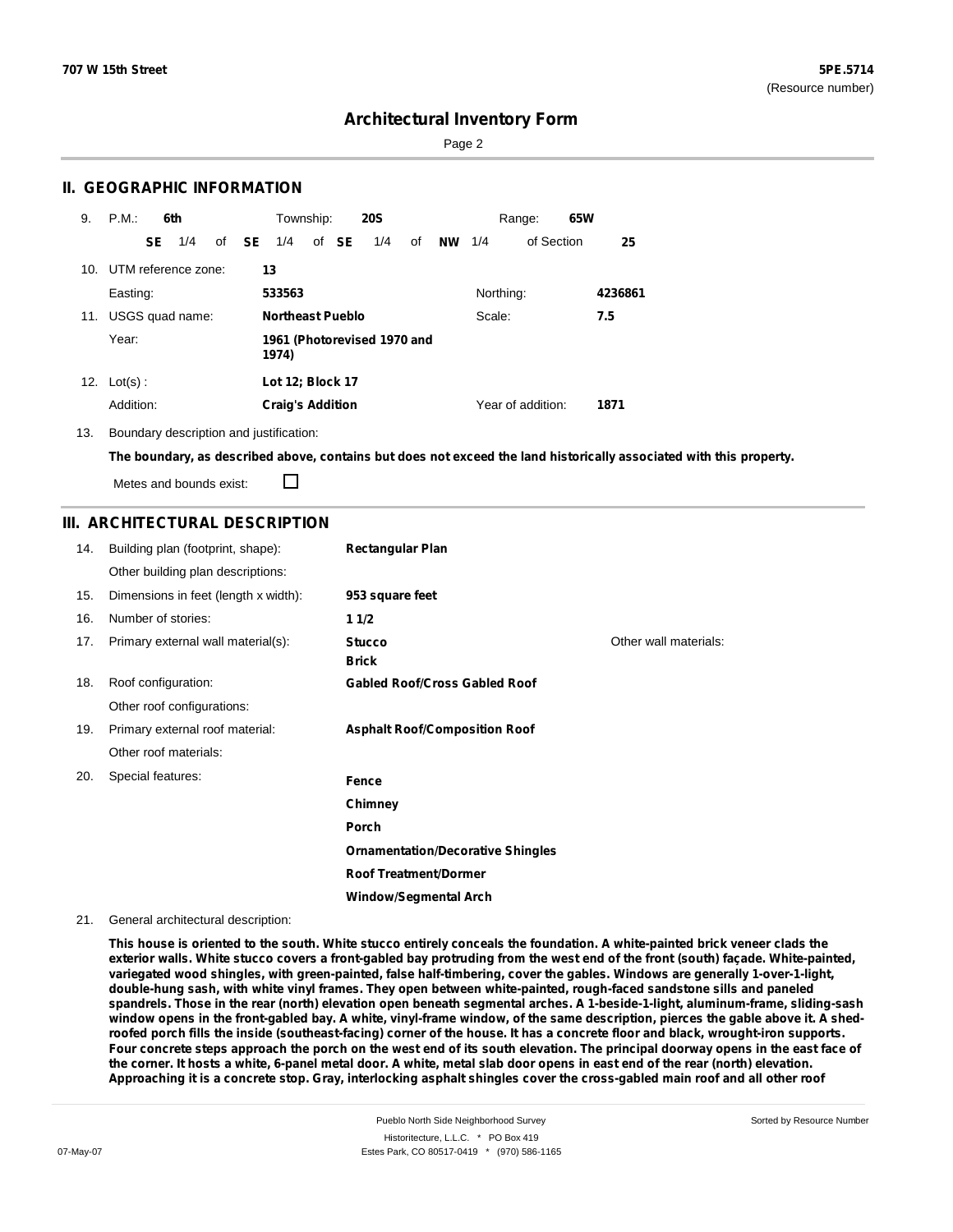Page 3

surfaces. An eyebrow dormer protrudes from the roof's south slope. Green-painted wood soffit and fascia, with projecting cornice, box the eaves. The gables feature eave returns. A corbelled, red-brick chimney protrudes north of the roof's apex.

Architectural style: 22. **Late Victorian**

Other architectural styles:

Building type:

23. Landscape or special setting features:

This property is located on terrain sloping steeply downward from east to west, with an elevation of around 4,700 feet above mean sea level. The neighborhood features modest, one- and two-story houses. Setbacks from West 15th Street are generally the same on this block. This property is situated on the north side of West 15th Street, between 705 West 15th Street to the east and 715 West 15th Street to the west. A packed-earth strip separates the sidewalk from the street. A packed-earth yard **surrounds the house. Enclosing the yard is a chain-link fence.**

24. Associated buildings, features or objects: **No associated buildings identified.**

#### **IV. ARCHITECTURAL HISTORY**

| 25. | Date of Construction:  | Estimate:                                                                                                                                               | 1900                             | Actual:                                                                                       |  |  |
|-----|------------------------|---------------------------------------------------------------------------------------------------------------------------------------------------------|----------------------------------|-----------------------------------------------------------------------------------------------|--|--|
|     | Source of Information: | Sanborn Fire Insurance Maps (for Pueblo, Colorado). New York: Sanborn Map and<br>Publishing Co., 1883, 1886, 1889, 1893, 1904-05, 1904-51, and 1904-52. |                                  |                                                                                               |  |  |
|     |                        |                                                                                                                                                         | Co. consulted 1886 through 2003. | Pueblo City Directory. Pueblo, Co.; Salt Lake City; Kansas City, Mo.; and others: R.L. Polk & |  |  |
| 26. | Architect:             | unknown                                                                                                                                                 |                                  |                                                                                               |  |  |
|     | Source of information: |                                                                                                                                                         |                                  |                                                                                               |  |  |
| 27. | Builder:               | unknown                                                                                                                                                 |                                  |                                                                                               |  |  |
|     | Source of information: |                                                                                                                                                         |                                  |                                                                                               |  |  |
| 28. | Original Owner:        |                                                                                                                                                         | <b>Susan and Guy Stephenson</b>  |                                                                                               |  |  |
|     | Source of information: |                                                                                                                                                         | Co. consulted 1886 through 2003. | Pueblo City Directory. Pueblo, Co.; Salt Lake City; Kansas City, Mo.; and others: R.L. Polk & |  |  |

29. Construction history:

According to Pueblo County Tax Assessor records, this building was constructed in 1900. Sanborn maps and city directories corroborate a circa 1900 date of construction. The front porch appears to have been replaced in the 1950s. The replaced **windows, doors, and stucco wall cladding date to after 1980.**

30. Location: **original** Date of move(s):

### **V. HISTORICAL ASSOCIATIONS**

| 31. | Original use(s):     | <b>Single Dwelling</b> |
|-----|----------------------|------------------------|
| 32. | Intermediate use(s): | <b>Single Dwelling</b> |
|     | 33. Current use(s):  | <b>Single Dwelling</b> |
| 34. | Site type(s):        | <b>Residence</b>       |

35. Historical background:

The first owners and residents of this house, constructed around 1900, were Susan Stephenson and her son, Guy Stephenson. Susan was born in Pennsylvania in November 1851. Guy was an employee of the Colorado Fuel & Iron (CF&I) Company.

Around 1909, the resident was William J. Davies, roadmaster for the Atchison, Topeka & Santa Fe Railway. He later moved to Albuquerque, New Mexico, and died in Colorado Springs on December 31, 1936. From around 1914 through at least 1919, the owner and resident was William H. Birt. John Wright lived here in 1925, followed by John W. Swisher in 1930.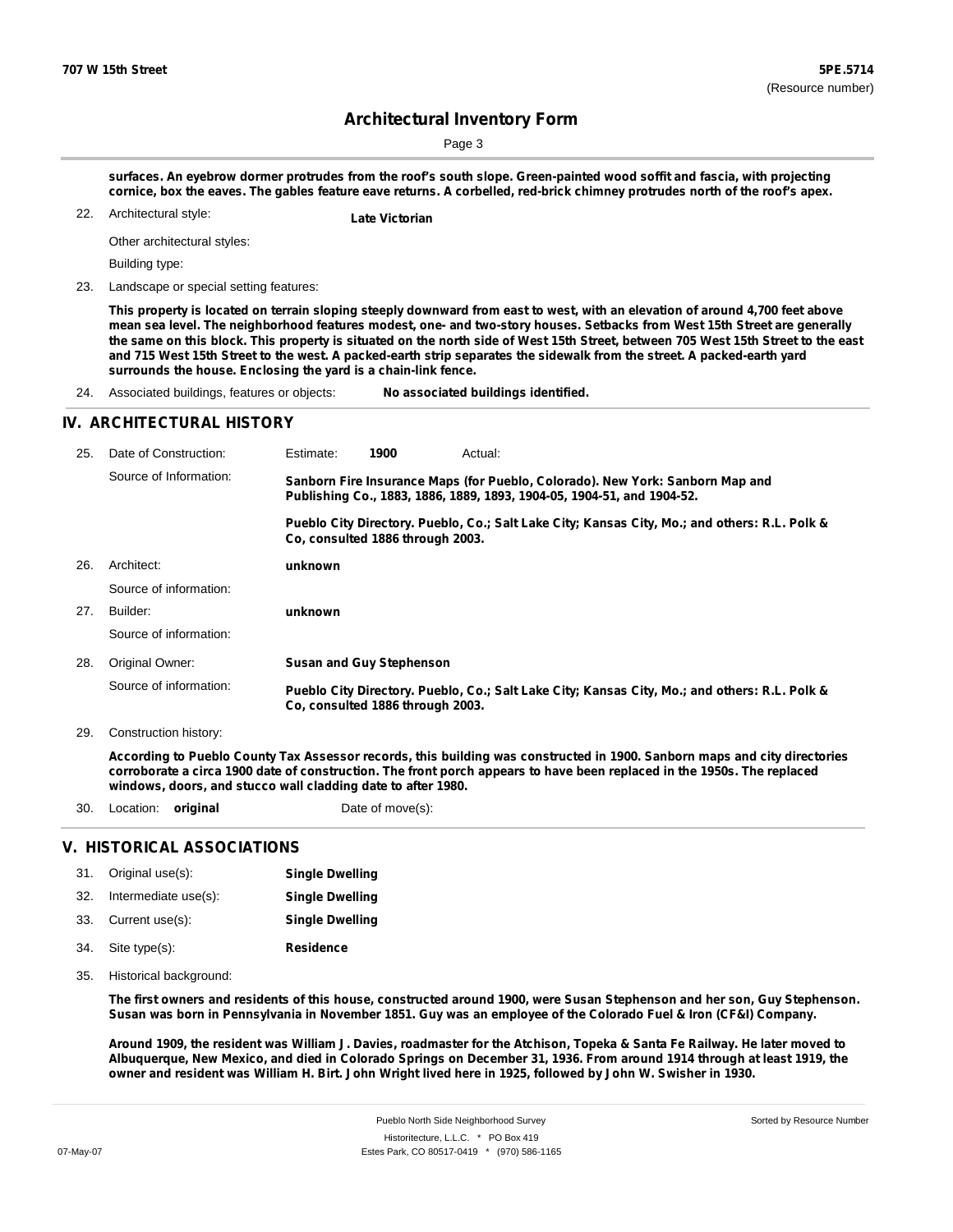Page 4

Upon arriving in Pueblo in 1931, Andrew James Carson purchased this property and resided here with his wife, Myrtle A. Carson. James was an engineer at the North Side Waterworks. He and Myrtle had two sons, Raymond Carson and James E. Carson, and five daughters: Ellen Sutton, Mabel Marie Tiffany, Clara Heilman, Leona Hrutky, and Ruth Ruegg. Andrew Carson died in this house on May 19, 1943. Myrtle continued to reside here, living with her son-in-law and daughter, Mabel Marie and Clifford A. Tiffany. He was veteran of the United States Navy and Marine Corps. Clifford Tiffany served as a supervisor of guards **at the Pueblo Army Depot.**

Myrtle Carson and the Tiffanys sold the property prior to 1960 to Willie Cruz. William and Maria L. Carrero, the current owners **and residents, purchased this house and lot in 1966.**

**Pueblo County Office of Tax Assessor. Property information card [internet].**

**Pueblo City Directory. Pueblo, Co.; Salt Lake City; Kansas City, Mo.; and others: R.L. Polk & Co, consulted 1886 through 2003.**

**Sanborn Fire Insurance Maps (for Pueblo, Colorado). New York: Sanborn Map and Publishing Co., 1883, 1886, 1889, 1893, 1904-05, 1904-51, and 1904-52.**

**"Davies (William J)" [obituary]. Pueblo Chieftain, 1 January 1937, p. 3.**

**"Carson (Andrew J)" [obituary]. Pueblo Chieftain, 20 May 1943, p. 7.**

**"Myrtle A. Carson" [obituary]. Pueblo Chieftain, 17 October 1985, p. 6D.**

**"Clifford A. Tiffany" [obituary]. Pueblo Chieftain, 31 August 1976, p. 10B.**

**U.S. Census of 1900. Precinct 3, Pueblo, Pueblo County, Colorado. Series T623, roll 128, p. 14.**

<sup>36.</sup> Sources of information: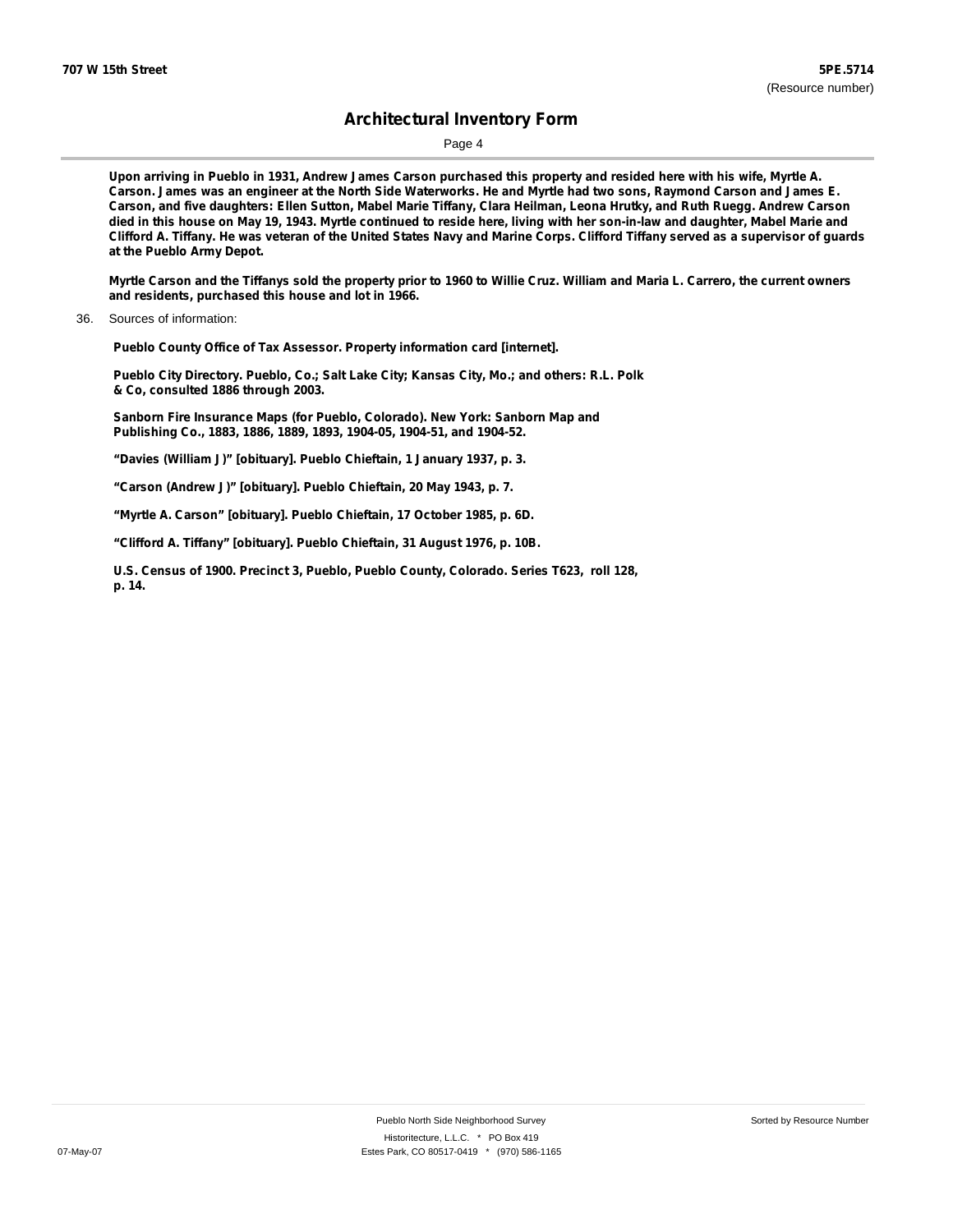٠

Sorted by Resource Number

# **Architectural Inventory Form**

Page 5

|     | <b>VI. SIGNIFICANCE</b>                                                                                                                                                                                                                                                          |  |  |  |  |  |  |  |
|-----|----------------------------------------------------------------------------------------------------------------------------------------------------------------------------------------------------------------------------------------------------------------------------------|--|--|--|--|--|--|--|
| 37. | Local landmark designation:<br>Yes $\Box$<br>No.                                                                                                                                                                                                                                 |  |  |  |  |  |  |  |
|     | Designation authority:                                                                                                                                                                                                                                                           |  |  |  |  |  |  |  |
|     | Date of designation:                                                                                                                                                                                                                                                             |  |  |  |  |  |  |  |
| 38. | Applicable National Register criteria:                                                                                                                                                                                                                                           |  |  |  |  |  |  |  |
|     | A. Associated with events that have made a significant contribution to the broad pattern of our history.<br>l.                                                                                                                                                                   |  |  |  |  |  |  |  |
|     | B. Associated with the lives of persons significant in our past.<br>$\Box$                                                                                                                                                                                                       |  |  |  |  |  |  |  |
|     | C. Embodies the distinctive characteristics of a type, period, or method of construction, or represents the work<br>of a master, or that possess high artistic values, or represents a significant and distinguished entity whose<br>components may lack individual distinction. |  |  |  |  |  |  |  |
|     | D. Has yielded, or may be likely to yield, information important in history or prehistory.                                                                                                                                                                                       |  |  |  |  |  |  |  |
|     | Qualifies under Criteria Considerations A through G (see manual).                                                                                                                                                                                                                |  |  |  |  |  |  |  |
|     | Does not meet any of the above National Register criteria.                                                                                                                                                                                                                       |  |  |  |  |  |  |  |
|     | <b>Pueblo Standards for Designation:</b>                                                                                                                                                                                                                                         |  |  |  |  |  |  |  |
|     | 1a. History                                                                                                                                                                                                                                                                      |  |  |  |  |  |  |  |
|     | Have direct association with the historical development of the city, state, or nation; or                                                                                                                                                                                        |  |  |  |  |  |  |  |
|     | <u>1b. History</u><br>Be the site of a significant historic event; or<br>$\mathcal{L}_{\mathcal{A}}$                                                                                                                                                                             |  |  |  |  |  |  |  |
|     | 1c. History                                                                                                                                                                                                                                                                      |  |  |  |  |  |  |  |
|     | Have direct and substantial association with a person or group of persons who had influence on society.                                                                                                                                                                          |  |  |  |  |  |  |  |
|     | 2a. Architecture                                                                                                                                                                                                                                                                 |  |  |  |  |  |  |  |
|     | Embody distinguishing characteristics of an architectural style or type; or<br>$\overline{\phantom{a}}$                                                                                                                                                                          |  |  |  |  |  |  |  |
|     | 2b. Architecture                                                                                                                                                                                                                                                                 |  |  |  |  |  |  |  |
|     | Be a significant example of the work of a recognized architect or master builder, or<br>$\sim$                                                                                                                                                                                   |  |  |  |  |  |  |  |
|     | 2c. Architecture                                                                                                                                                                                                                                                                 |  |  |  |  |  |  |  |
|     | Contain elements of architectural design, engineering, materials, craftsmanship, or artistic merit which represent a<br>О<br>significant or influential innovation;                                                                                                              |  |  |  |  |  |  |  |
|     | 2d. Architecture                                                                                                                                                                                                                                                                 |  |  |  |  |  |  |  |
|     | Portray the environment of a group of people or physical development of an area of the city in an era of history<br>$\Box$<br>characterized by a distinctive architectural style.                                                                                                |  |  |  |  |  |  |  |
|     | 3a. Geography                                                                                                                                                                                                                                                                    |  |  |  |  |  |  |  |
|     | Have a prominent location or be an established, familiar, and orienting visual feature of the contemporary city, or                                                                                                                                                              |  |  |  |  |  |  |  |
|     | 3b. Geography                                                                                                                                                                                                                                                                    |  |  |  |  |  |  |  |
|     | Promote understanding and appreciation of Pueblo's environment by means of distinctive physical characteristics<br>or rarity; or                                                                                                                                                 |  |  |  |  |  |  |  |
|     | 3c. Geography<br>Make a special contribution to Pueblo's distinctive character.<br>$\mathcal{L}_{\mathcal{A}}$                                                                                                                                                                   |  |  |  |  |  |  |  |
|     | Not Applicable                                                                                                                                                                                                                                                                   |  |  |  |  |  |  |  |
|     | Does not meet any of the above Pueblo landmark criteria.<br>$\overline{\phantom{a}}$                                                                                                                                                                                             |  |  |  |  |  |  |  |
| 39. | Area(s) of Significance:<br><b>Architecture</b>                                                                                                                                                                                                                                  |  |  |  |  |  |  |  |
| 40. | Period of Significance:<br>ca. 1900                                                                                                                                                                                                                                              |  |  |  |  |  |  |  |
| 41. | National:<br>Level of significance:<br>State<br>Local<br>т,<br>П                                                                                                                                                                                                                 |  |  |  |  |  |  |  |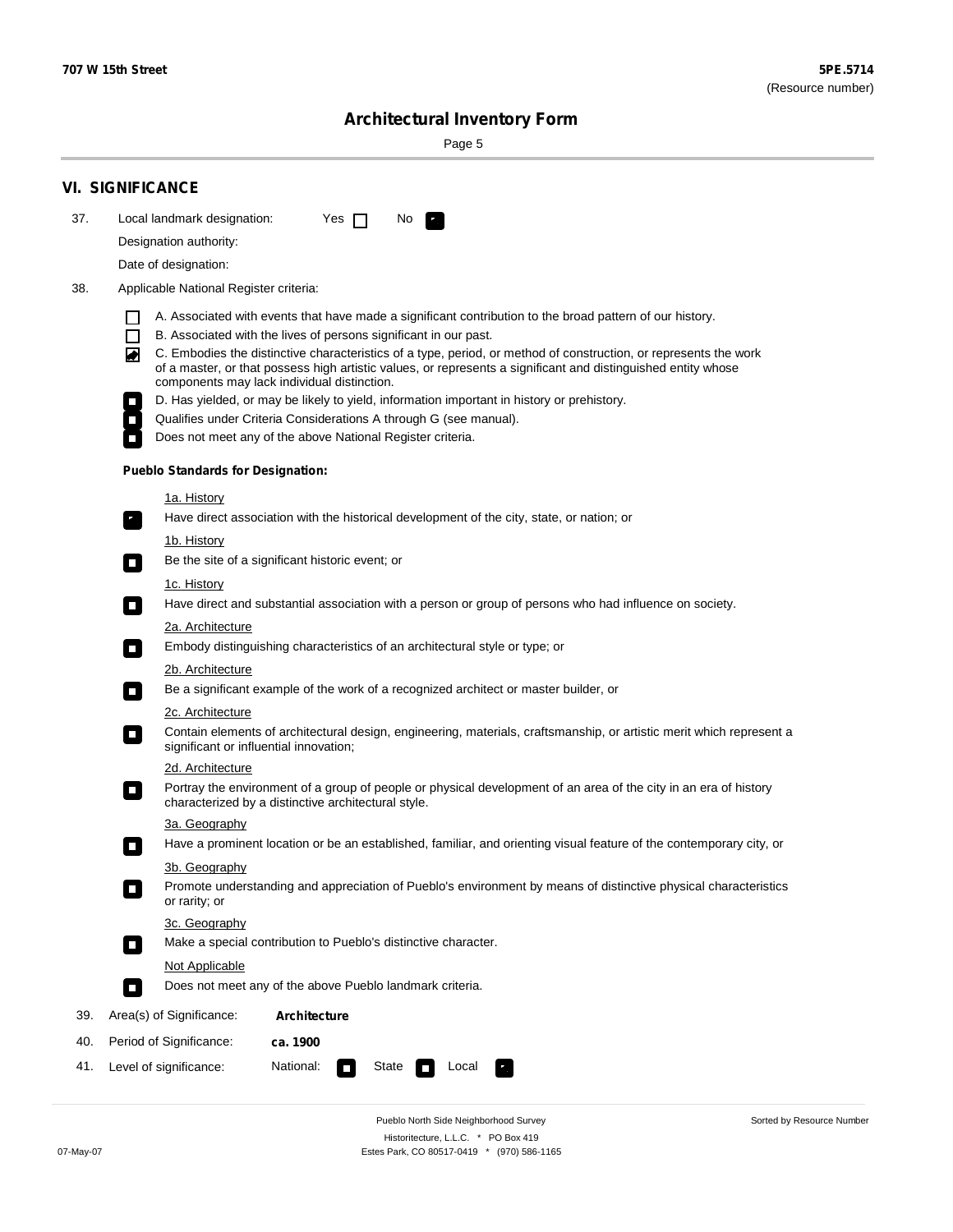Page 6

#### 42. Statement of significance:

This property is historically significant under Pueblo Local Landmark criterion 1A for its association with the development of **Pueblo's North Side Neighborhood, when more architecturally sophisticated buildings like this one joined the smaller,** plainer dwellings originally constructed here. As well, the house is architecturally significant under National Register criterion C (Pueblo Local Landmark criterion 2A) as an example of late Victorian-era domestic architecture. However, the levels of architectural and historical significance, combined with physical integrity, are not to the extent that this property would qualify for individual listing in the National Register of Historic Places, the Colorado State Register of Historic Properties, or as a City of Pueblo Landmark. It is, nonetheless, a contributing resource within any potential historic district.

43. Assessment of historic physical integrity related to significance:

Constructed around 1900, this building exhibits a moderate level of physical integrity relative to the seven aspects of integrity as defined by the National Park Service and the Colorado Historical Society: location, setting, design, materials, workmanship, feeling, and association. The replacement of windows and front porch, and altered exterior wall cladding have concealed or removed some character defining features. However, the building retains its original form and many other architectural features. This property retains sufficient physical integrity to convey its architectural and historical significance.

#### **VII. NATIONAL REGISTER ELIGIBILITY ASSESSMENT**

National Register eligibility field assessment: 44. Local landmark eligibility field assessment:

**Individually eligible Not eligible Not eligible Need data** No<sub>D</sub>  $\blacksquare$ 

**Individually eligible Not eligible** Not eligible **Need data** 

45. Is there National Register district potential? Yes

**Pueblo's North Side Neighborhood represents the evolution of the city's professional middle and upper classes. Its diversity of architectural styles and forms directly represents the city's changing economic and cultural climates. As well, the neighborhood is distinctive because it appears to have evolved independently of the area's dominant industry, steel manufacturing.** Discuss:

> Yes Yes

No

 $No$  N/A

 $N/A$   $\Box$ 

If there is National Register district potential, is this building contributing:



#### **VIII. RECORDING INFORMATION**

| 47. | Photograph numbers): | <b>CD-ROM Photo Disc: North Side Photos</b><br>File Name(s): 15thstw707                                                       |
|-----|----------------------|-------------------------------------------------------------------------------------------------------------------------------|
|     | Negatives filed at:  | <b>Special Collections</b><br><b>Robert Hoag Rawlings Public Library</b><br>100 East Abriendo Avenue<br>Pueblo, CO 81004-4290 |
| 48. | Report title:        | <b>Pueblo North Side Neighborhood Survey</b>                                                                                  |
| 49. | $Date(s)$ :          | 07/19/05                                                                                                                      |
| 50. | Recorder(s):         | <b>Adam Thomas</b>                                                                                                            |
| 51. | Organization:        | Historitecture, L.L.C.                                                                                                        |
| 52. | Address:             | <b>PO Box 419</b>                                                                                                             |
|     |                      | Estes Park, CO 80517-0419                                                                                                     |
| 53. | Phone number(s):     | (970) 586-1165                                                                                                                |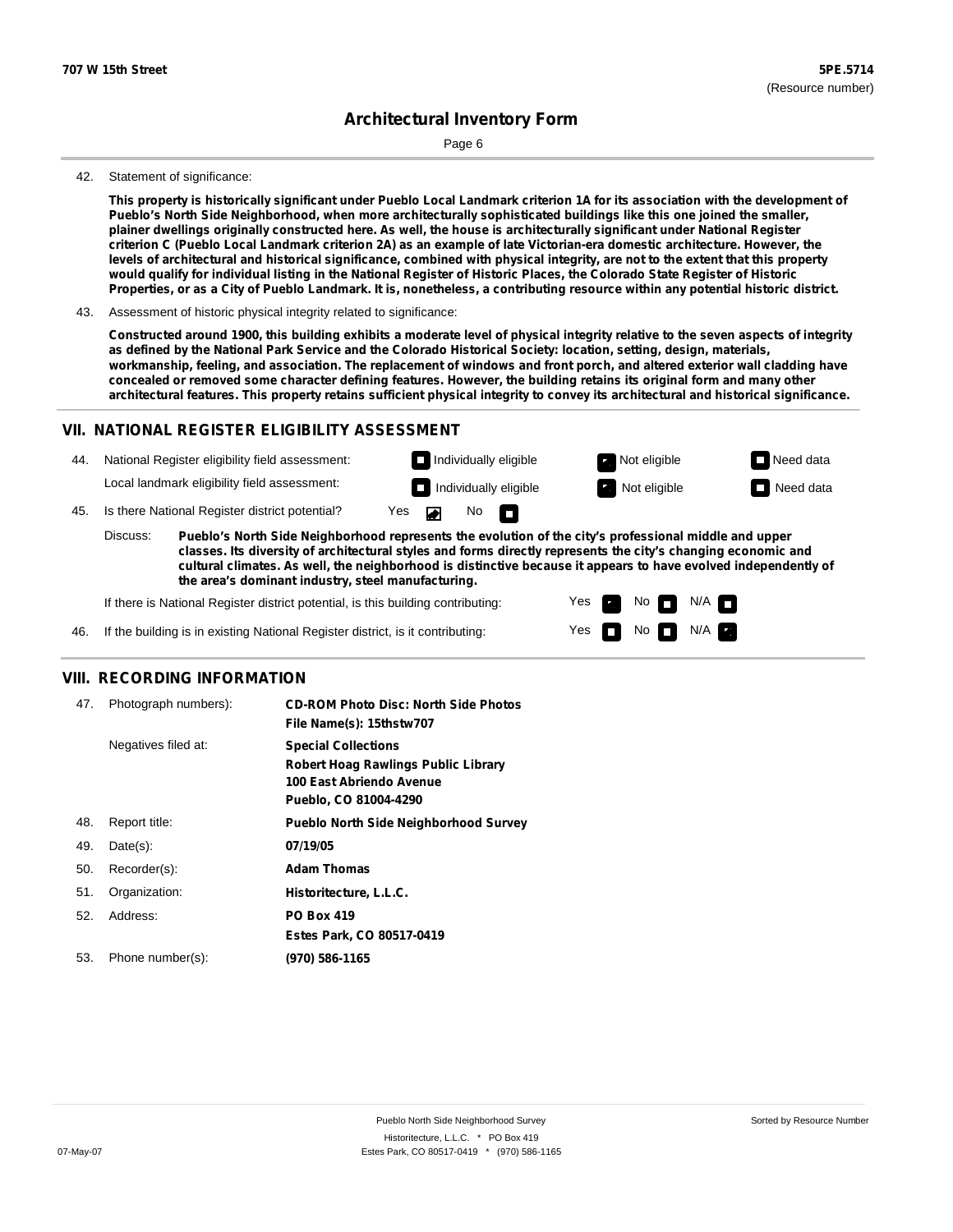Page 7